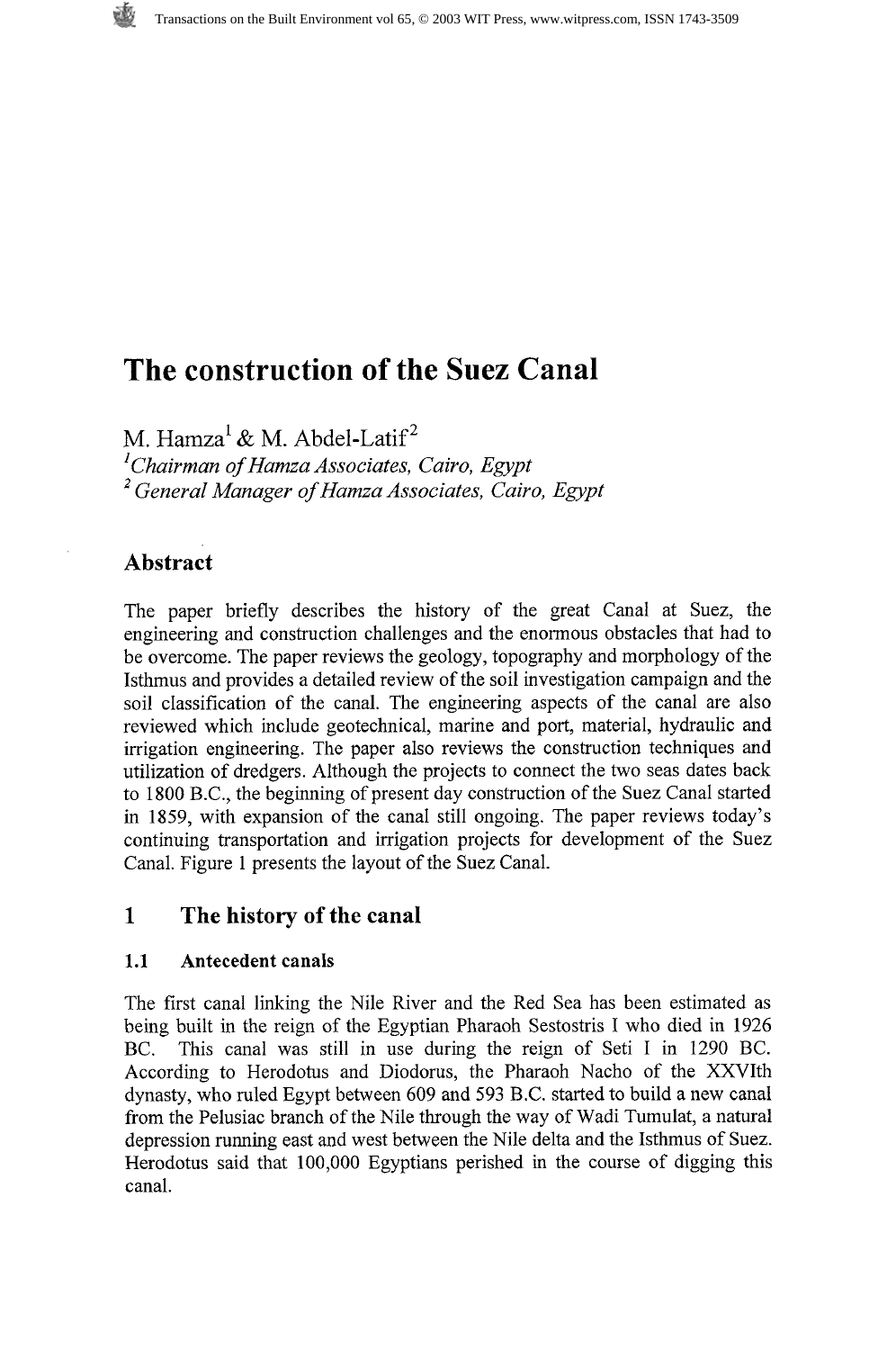The Canal was continued after the Persian conquest by Darius Hystapsis  $(521-486)$  B.C.) who again discontinued it, fearing that if the Isthmus was cut through Egypt would be flooded by seawater, as the Red Sea was believed to be higher than mainland Egypt. At that time, the canal reached as far as the Bitter Lakes. The canal was finally completed by Ptolemy I1 and named Philadelphus (285-246 B.C.). A port called Arsinoe was created near the existing modern Suez. A lock was constructed with double gates between the Red Sea and the canal to prevent the influx of salt water to the Nile.

This canal does not seem to have remained navigable for long and had become disused by the beginning of the Christian era. After the Roman conquest it was restored to use in 98 A.D. under the Emperor Trajan, when the Nile terminal was moved to Babylon, a few miles upstream from modern Cairo, by extending the canal from the original terminal on the Pelusiac branch, to the mainstream of the Nile. Trajan's canal appears to have been used for navigation for about a century.

Amr Ibn El Aas, the Arab Governor of Egypt, re-opened Trajan's canal in 641-642 A.D., on the order of the Caliph Omar, for the purpose of transporting wheat from the Nile Valley to Mecca by water from Cairo to Jeddah via Suez. In 776 A.D., Abbasi Caliph Abu Jaafar Abdullah a1 Mansour ordered the canal to be blocked at the junction between the canal and the Bitter Lakes to hinder the transport of supplies between Egypt and the inhabitants of Medina, who were at that time in revolt against the Caliphate.

It seems likely that these earlier canals were only navigable during the seasons of high Nile water and for the rest of the year dependent on the level of water in the Nile, sometimes it was too low for the passage of ships of any size. Traces of these early canals were found both by Bonaparte's surveyors, during the French expedition at the end of the eighteenth century, and fifty-five years later by De Lesseps' engineers during their preliminary surveys.

#### **1.2 The development of plans for the Suez Canal**

The serious contemporary efforts that resulted in the evolution of the Suez Canal date back to the days of the French expedition. In 1798, Bonaparte accompanied by an impressive body of French scientists, engineers, physicians, zoologists, agronomists, archaeologists and many others, formed themselves into an "Institut d'Egypte" for the purpose of studying, and making recommendations about various aspects of Egyptian life and culture. Among the schemes for the modernization of Egypt was the Suez Canal. Bonaparte made a personal reconnaissance in the Isthmus, accompanied by members of the "Institut d' Egypte" and of the "Commission des Sciences et des Arts". He inspected the Suez, explored the country between Suez and the Bitter Lakes, and claimed to have discovered traces of the old Ptolemaic canal mentioned earlier. On his return to Cairo he appointed the engineer Le Père, to make a detailed preliminary survey.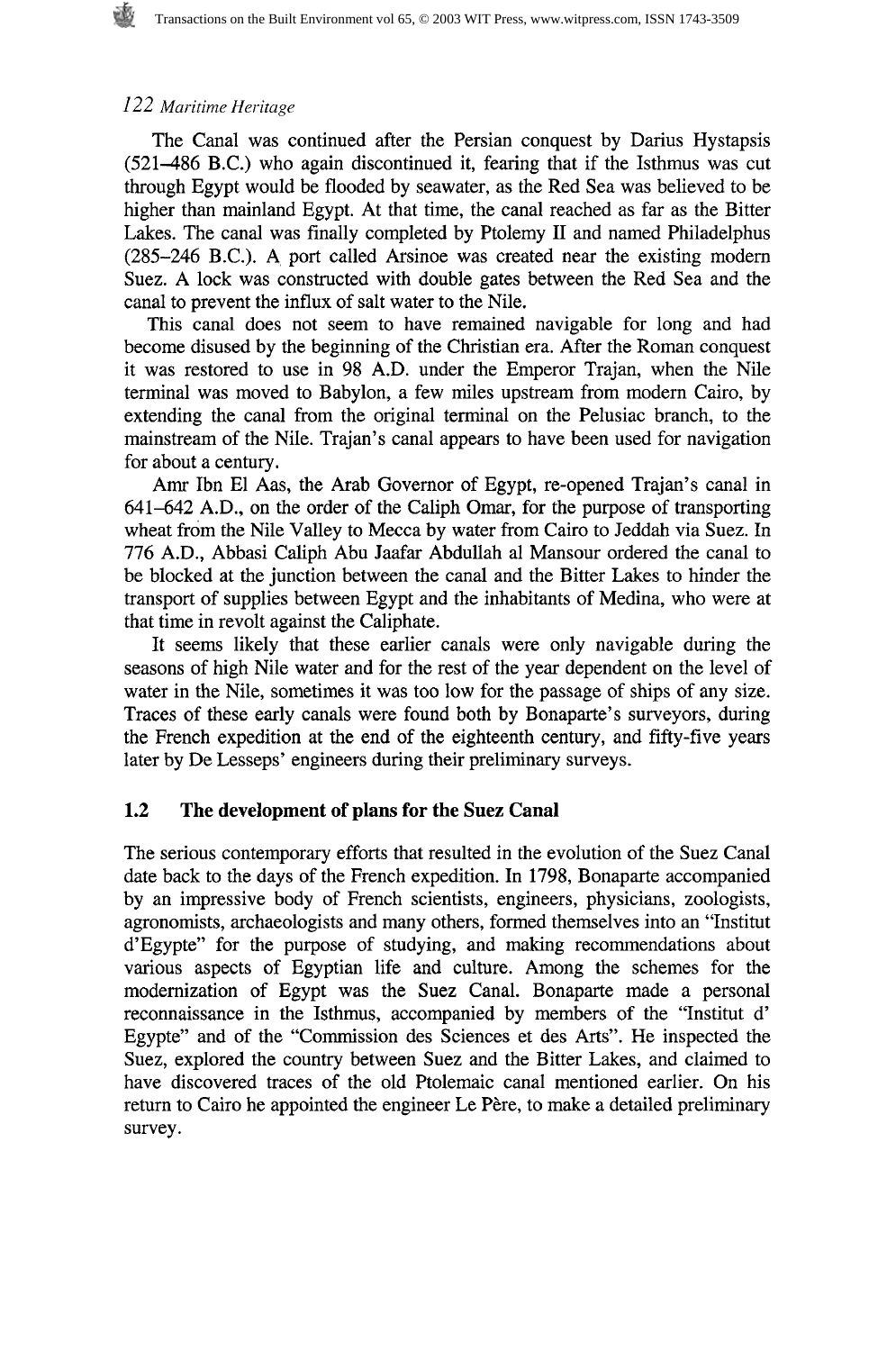A surveying error was made over the relative levels of the Red Sea and the Mediterranean Sea, which seemed to confirm existing tradition and which affected future thinking about the Canal for the next fifty years. Le Père and his assistants found, erroneously, that the level of the Red Sea at high tide was thirty feet above that of the Mediterranean Sea. They deduced from this that a direct cut between the Mediterranean Sea and the Red Sea was impracticable, and concluded that a new canal must follow, more or less, the route of the old Ptolemaic canal and join the Red Sea to the Mediterranean Sea via the Nile.

In 1840, based on Mohamed Ali's instructions, Linant published a report on his canal studies. This report assumed the correctness of Le Père's findings about the relative levels of the Red Sea and the Mediterranean Sea. He suggested that the difference in head would provide a current running from south to north. He proposed a canal with locks and with strong banks to prevent flooding He therefore suggested the direct route as a possible alternative to the classical route via the Nile. In the spring of 1847 three teams of engineers from the "Societe d'Etudes" arrived in Egypt, led by Talabot, Stephenson and Negrelli. Stephenson's team was to investigate the Gulf of Suez, Negrelli's the Bay of Pelusium and Talabot's the interior of the Isthmus. They recommended the route from Alexandria to Suez via the Nile. As early as 1851 De Lesseps had got in touch with Talabot who supplied him with information about the work of the "Societe d'Etudes" and the "avon project" design of Linant. De Lesseps opportunity came in September 1854 when Abbas, the Viceroy of Egypt died and was succeeded by his uncle Mohamed Said, an old friend of De Lesseps.

### **2 Profile of the Isthmus**

#### **2.1 Morphology and topography**

The Nile runs south north through Egypt. It is surrounded at parallels by two chains of mountains, which separate it from the Libyan Desert and the Red Sea. Near Cairo, the Nile bifurcates into two branches, which embrace the Delta plain. The eastern mountain chain becomes much lower after crossing the line connecting Suez and Cairo and extends as calcareous hills in a northeast direction to the other side of Lake Timsah.

Between the Red Sea and the Gulf of Pelusium, there is a depression, which is evident by the Bitter Lakes and Lake Timsah. The depression has indeed some undulations between the bitter lakes and Lake Timsah and further between Lake Timsah and Lake Manzala. With the exception of the two ridges, which rise from 12 to 15 meters and are very short, there is a sort of almost horizontal valley along the whole length of the isthmus. At the middle of this longitudinal valley there is a perpendicular depression, which extends from the center of the isthmus to the alluvial lands of the Delta. It results from this natural morphology of the isthmus that the direction of the canal is marked by nature, with the second depression, which connects Lake Timsah to Belbeis, representing the proper connection between the interior navigation of Egypt with the maritime navigation.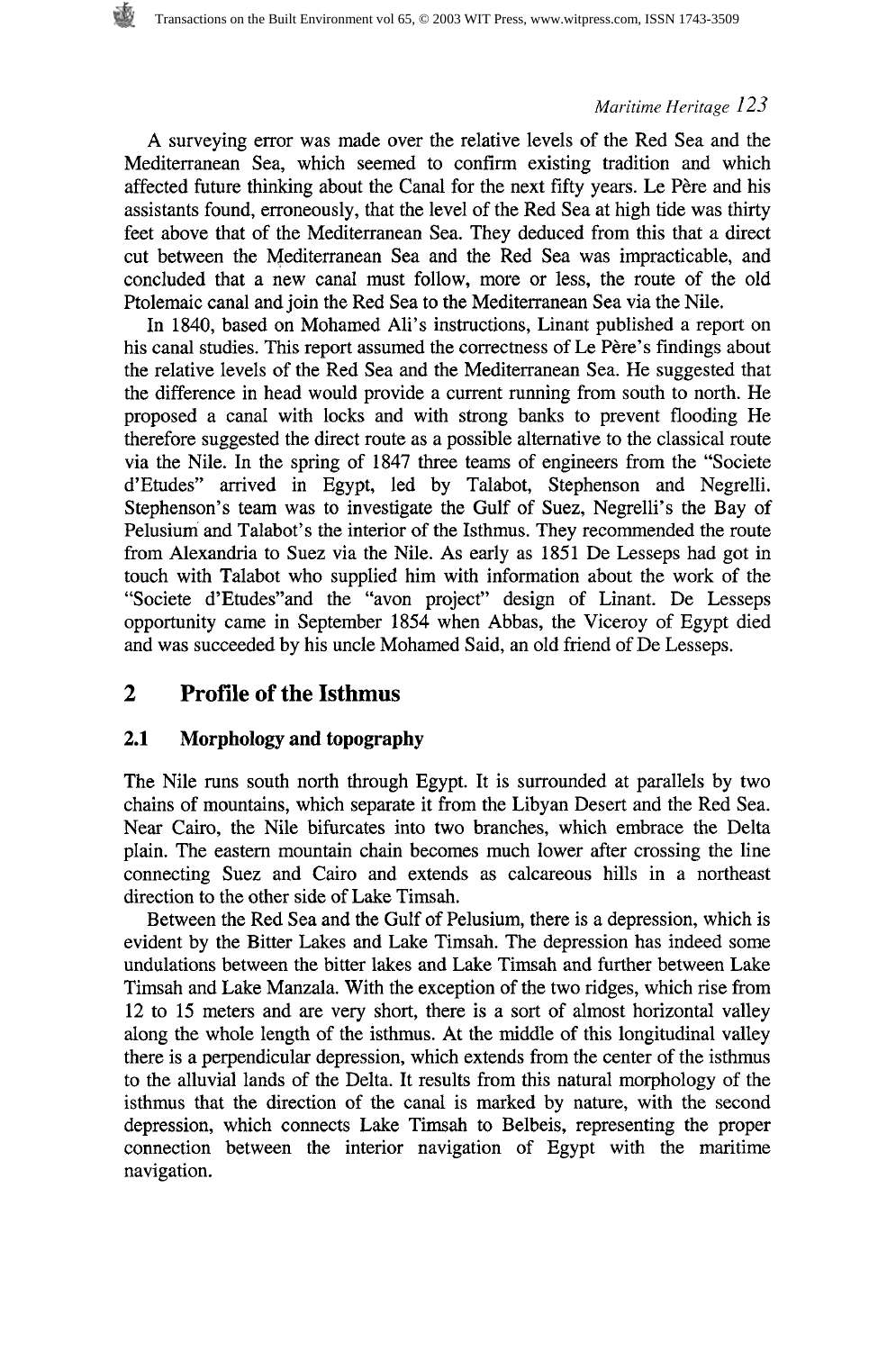#### *1.24 Maritime Heritage*

All along the course of the Canal, there is a natural depression. The lowest portion of which is the basin of the lakes, which had long been dry. The ground level rises well above the level of the sea at three locations, Serapeum (35 feet), El Guisr (59 feet), and Chaluf (36 feet).

The first part of the canal is "Lake Manzala"; a shallow lake from four to five feet in depth, and in which for 29 miles the Canal was to be excavated. The mainland is then reached at "Kantara" where for about 3 miles it proceeds as a small tongue of land which separates the great lake from a smaller one, called "Lake Ballah", a distance of about five miles. Following this there is a tract extending for nearly ten miles and consisting of a gradually ascending series of hills in "El Guisr". This plateau was about ten miles in length and rose about fifty-five feet above the waterline.

After this, comes "Lake Timsah", where it was proposed to construct a halfway port. Across this hollow it was now to proceed for four miles. Next the Serapeum plateau was encountered, stretching for about seven miles. Its highest point being about 35 feet above the sea level. The distance through the Bitter Lakes was about twenty miles. After this bend the straight course was resumed, down to Suez, where another plateau, that of El Chalouf, was intersected. The basin of the Bitter Lakes provided a depth of twenty feet of water without cutting for a distance of about eight miles. The proposed scheme of the canal was sixty miles of passage through lakes and forty miles cut in the land.

#### **2.2 Geology and soil**

The Mediterranean Sea or the Red Sea has covered the Isthmus region during different geological ages. It is concluded (Ball, 1939) that between the commencement of the Pleistocene period and now, the lands bordering the Red Sea and Gulf of Suez have undergone elevation or the sea level has fallen by something like a hundred meters. The entire soil of the Isthmus of Suez belongs to the Tertiary formation like Lower and Middle Egypt and the great plateau of the Libyan Desert.

The initial soil investigation made by M. Le Père, as part of the work done by the Egyptian Commissioners, were two boreholes at stations 16 and 21 respectively. De Lesseps' engineers followed and made a further 19 boreholes along the 160 kilometers length of the canal. These 19 boreholes were executed between 1854 and 1855. During the actual construction additional and confirmation boreholes were drilled at average intervals of 150 meters. Sir **J.**  Hawkshaw, President of the Institution of Civil Engineers, upon reviewing the soil investigation campaign declared that 150-meter apart boreholes are not a guarantee. The soils of the isthmus are mainly sand from Port Said to the Bitter Lakes and clays thereafter from the Lakes to Suez. Exceptions to the that are the soft clay in Lake Manzala, the gypsum found in Lake Balah, a layer of rock found near Serapeum, and crystallized salts found at the bottom of the Bitter Lakes.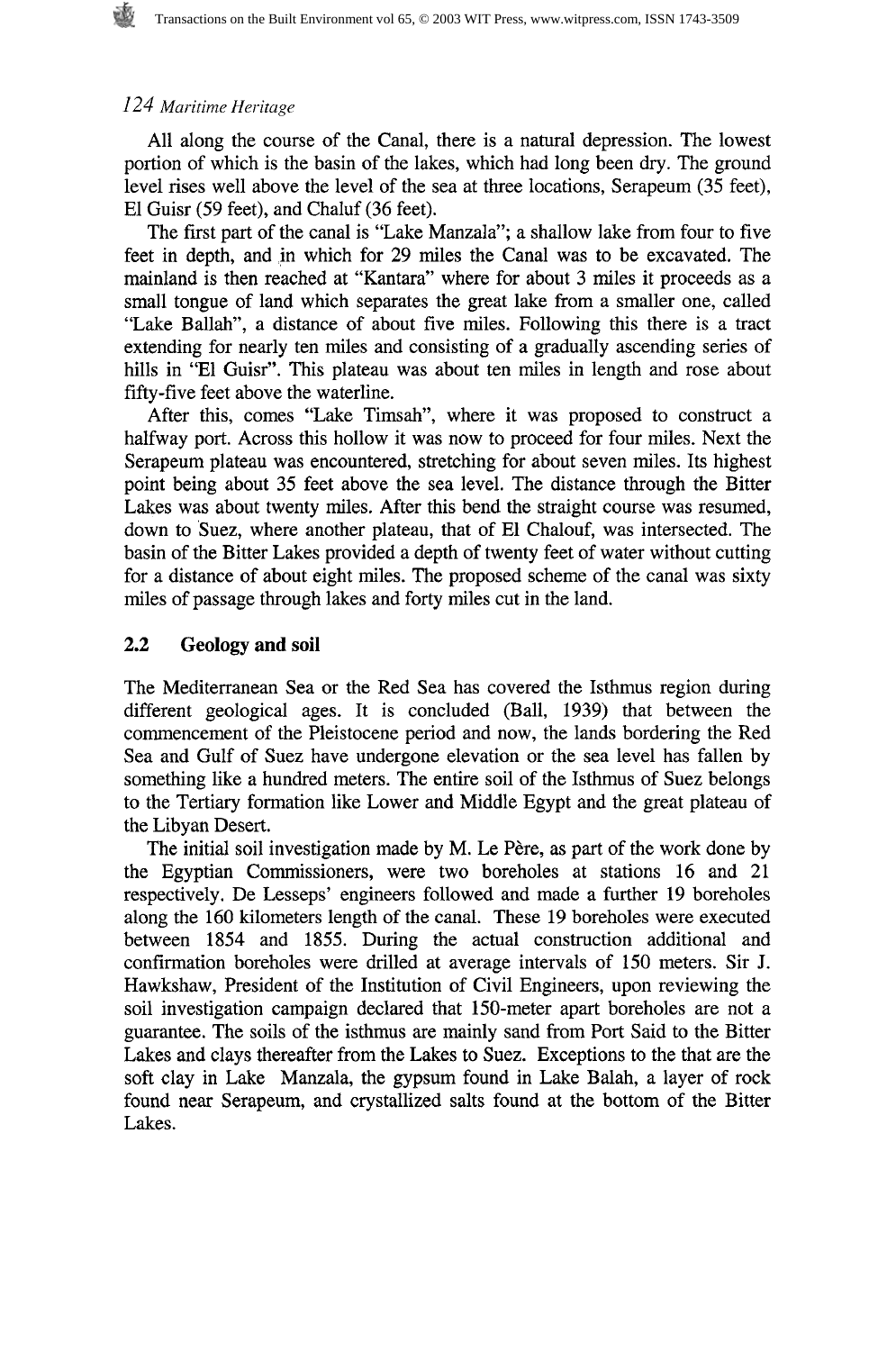# **3 Engineering**

#### **3.1 Geotechnical engineering**

#### **3.1.1 Soft clay engineering**

The portion from Port Said to Lake Manzala, a 20 miles distance, represented the first engineering challenge. This part was about 5 feet deep with the lake bottom consisting of very soft clay resulting from the rich Nile deposits. The problems were: (1) the excavation of the mud (2) the construction and foundation of the canal banks on very weak soil, and **(3)** the use of the excavated material for bank construction.

The solution was as simple as utilizing local labor to scoop up large masses and squeezed the water out by pressing it against their chests, then laid it in lumps one over the other. By doing this a small channel 12 feet wide was formed. This channel allowed dredgers to work, and the operation soon reached below the mud to the stiff clay. The soft clay was allowed to dry in the sun before another layer was added. This provided for cohesion to increase. When finished, the banks stood six feet high above water. The sun cooperated and baked the whole into a firm solid mass, so firm that the banks were used as roads where heavy loads were transported.

#### **3.1.2 Rock engineering**

In 1865, De Lesseps concluded that during the eight years they had been exploring and working the line, almost foot by foot, they had never come upon a single layer of rock, unless it might be a friable mar1 in the El Guisr cutting. He was also inclined to confess that close to Suez, in the Chalouf cutting, they had encountered a regular ledge of rock, but that the engineers had made a short curve and avoided it. During his visit to the project in 1863, Sir J. Hawkshaw had before warned of the danger of encountering rock layers. In fact, he predicted the possibility to encounter rock in this particular area. He declared that boring at such intervals were not a guarantee.

At the last moment, on the very eve of opening the Canal, a mass of rock was discovered which had escaped notice at the Chalouf cutting, exactly as Sir J. Hawkshaw had predicted. At a depth of 17 feet below the water line, a thin stratum of rock suddenly increased from a few inches to the thickness of 7 feet for about 80 yards. Lying between two trial borings, this layer was not detected until after the water had been let in. The rock was to be removed by blasting and dredging. The same problem was encountered at Serapeum, but here the rock excavation could not be finished before the opening date and was only finished 7 months later.

#### **3.1.3 Slope stability of sand**

It was expected that the El Guisr excavation would represent a major challenge and one of the serious difficulties of the work. El Guisr plateau is a series of hills of sand. The delusion at that time was that cutting through sand the rest will fall and fill up the space and the workmen would be buried alive. The excavation had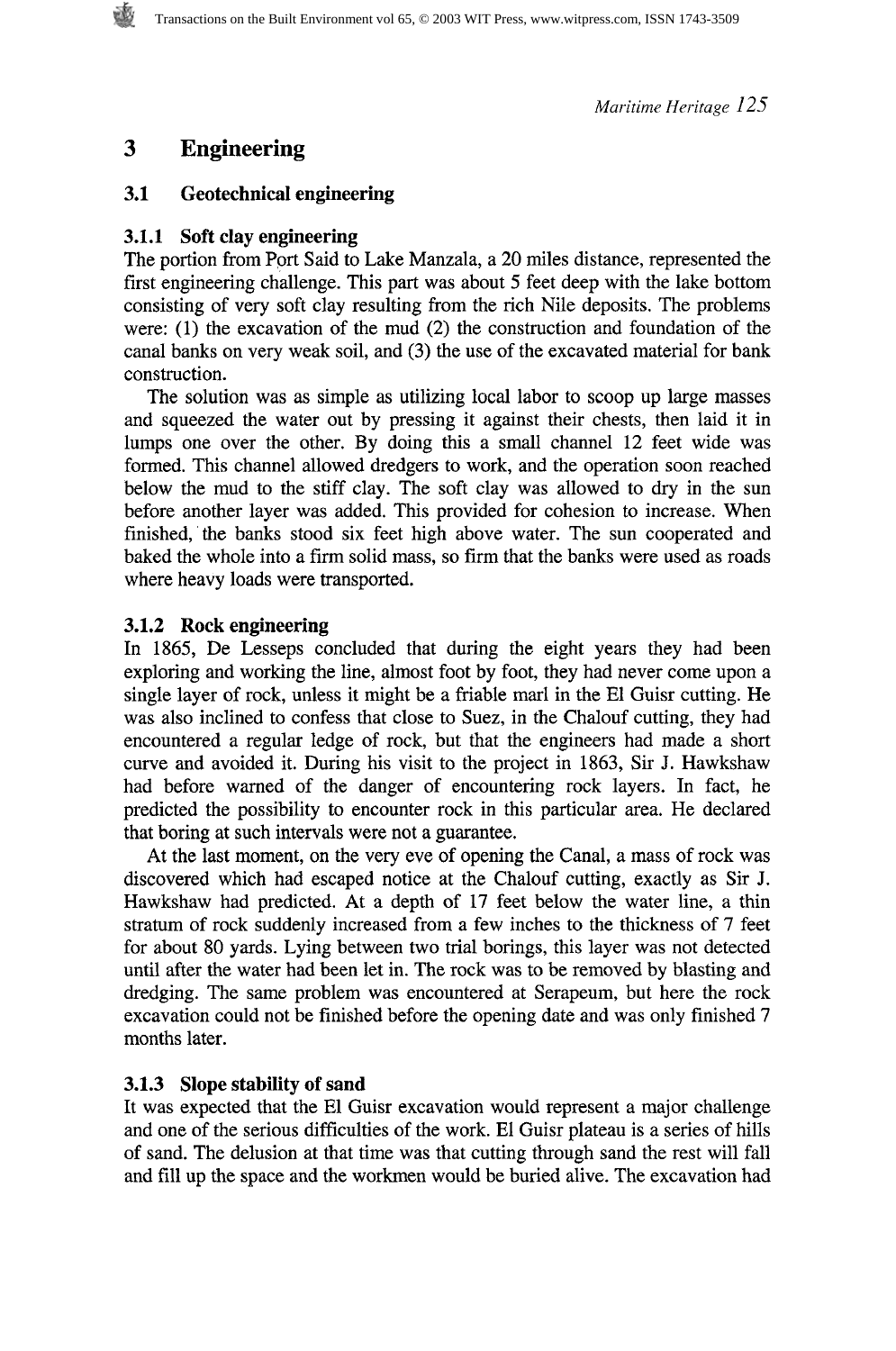to be made to a depth of nearly 70 feet with a total volume of 50 million cubic yards. The work was done using 3 tramway lines, 6 large engines and 250 wagons by the contractor M. Couvreuxo. Side slopes of 2:1 proved to be safe and stable. Sample of the excavation equipment used for dredging is presented in Figure 2.

#### **3.1.4 Salt banks in bitter lakes**

At the bottom of the Bitter Lakes, an extraordinary band of salt, seven miles long by five miles wide was found. It was feared that it would have to be dealt with like rock. It turned out that it was easily dissolved.

#### **3.2 Marine and port engineering**

The Mediterranean Sea is separated from Lake Manzala by a long strip of very soft clay that appears on the map like the rim of a tea-cup. Within ten years this strip of very soft clay had been converted into a thriving town, laid out in regular streets and squares, having 10,000 inhabitants; a fine port had been created. The shoreline was very shallow and large ships could not approach to within four or five miles. However, a point was discovered in the rim of sand where a full 30 feet of water could be found, little more than a mile from the shore.

Work began in April 1859 on the construction of the artificial port. A temporary jetty 300 feet long was constructed to receive material by sea, particularly stone from the Mex quarries. Stone was also made on the spot with a mixture of one-third hydraulic lime and two-thirds sand, machine mixed with salt water and made into blocks 12 cubic yards in size and weighing 22 tons each. Nearly 30,000 of these blocks were used in the construction of piers, jetties and breakwaters.

At Port Said the west mole was completed on 10 September 1868 to a length of 1.75 miles, which was exceeded only by that of the breakwaters of Holyhead, Cherbourg and Marseilles. That mole provided the protection essential for the new harbor but destroyed the equilibrium of the coastline and led to the accumulation of a sandbank fifty times as fast as had been expected and the formation of an inner submarine beach. On 31st January 1869 the less important east mole was completed, having required only 40% as much concrete as the longer west mole. Together those moles created a harbor where few experts had thought it possible and where no materials existed for its construction.

Comparing the survey of 1870 to that of 1873, it was found that during three years more than 5,000,000 cubic yards of sand and silt had accumulated between the 18 and 30 feet contour lines. The 30 foot contour line was receded seaward 1200 yards and became 1450 meters from pier head in May 1873. The coastline of solid dry sand had advanced 780 feet. The Company decided to extend the west pier 600 m into the sea at £150,000 expense with plans to extend it further 1500 m in the subsequent years. Developments of different plans for the design of Port-Said Port are presented in Figure 3.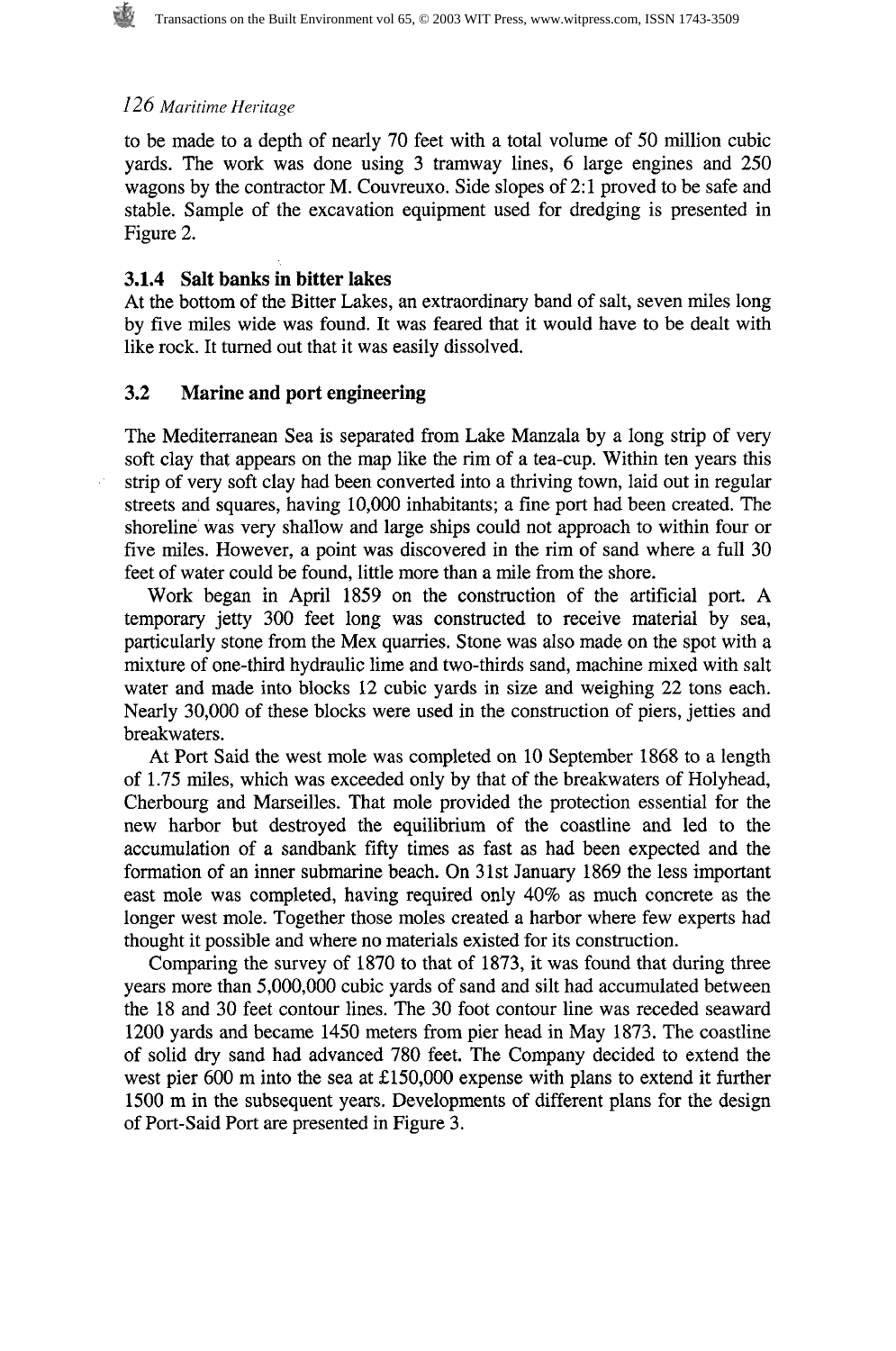

Figure 1. Lakes, ports and cities of the Suez Canal.



Figure 2. Elevator equipment.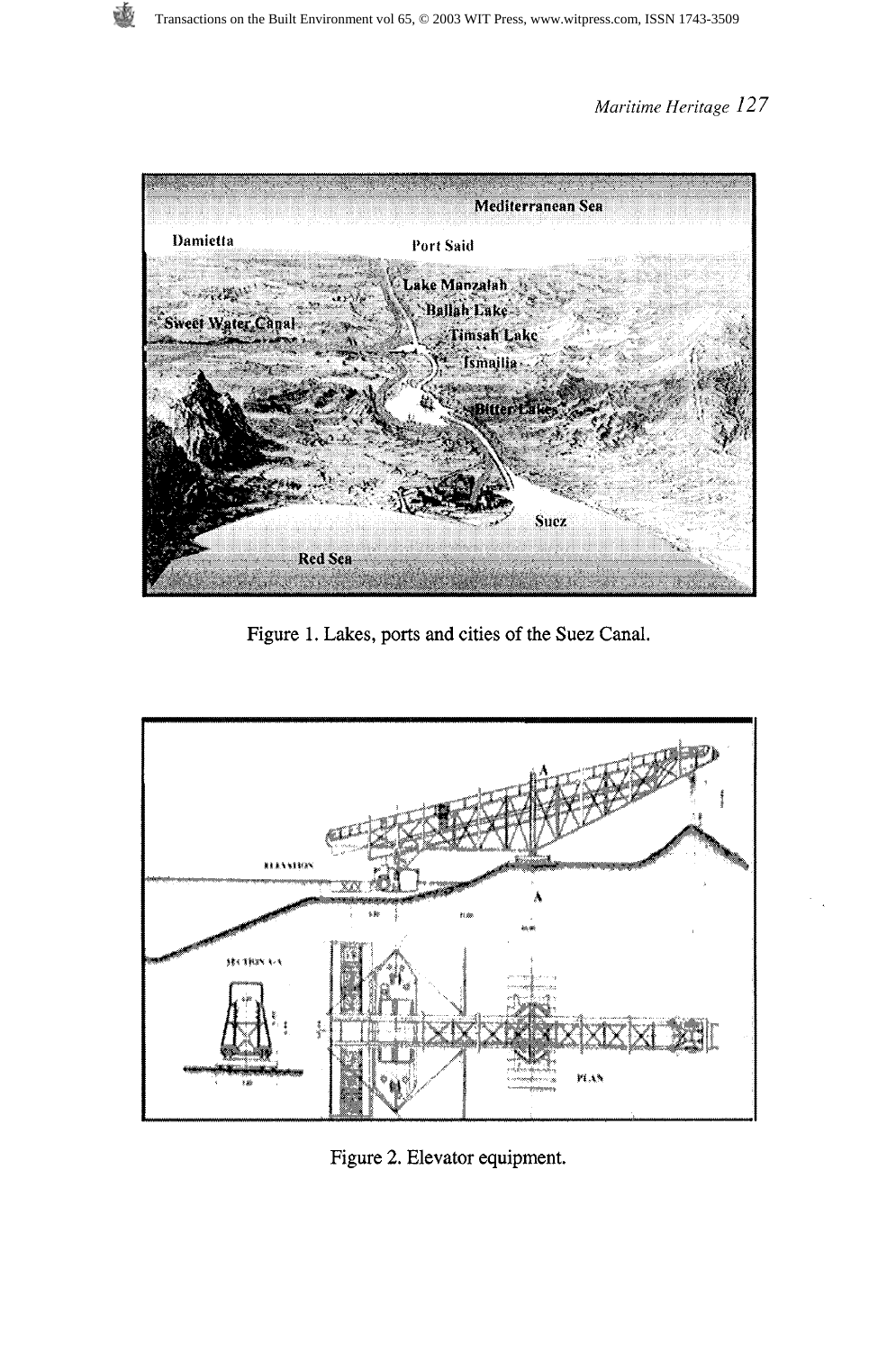

Figure **3.** Port Said layout **(A)** Mohamed Ali project, (B) the commission international project, (C) the superior council project and (D) the executed project.

### **3.3 Material engineering**

Examining the pier blocks in **1873,** the submerged blocks were very satisfactory as they were covered with shells and weeds and away from air. The upper blocks however, were exposed to the action of air and spray, which had disintegrated several of them. Of the **1459** blocks that were visible, 1059 were broken. Two thirds of the broken ones show signs of chemical disintegration. It was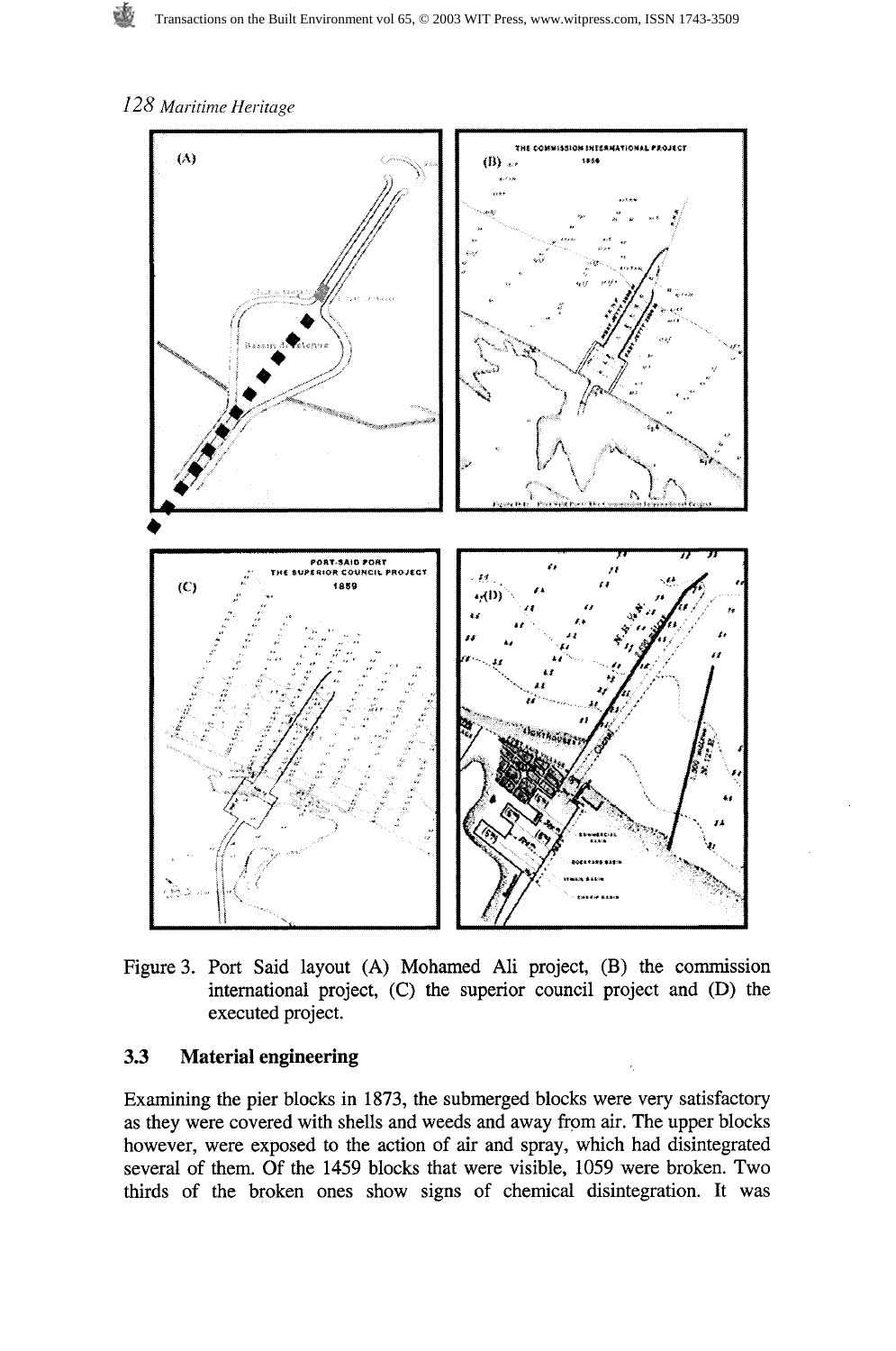recommended to use rubble masonry laid in mortar of stronger composition to resist the chemical reaction.

### **3.4 Hydraulic engineering**

The filling of the canal and its lakes was regulated through El Timsah, Serapeum, and El Suez Weirs. The final filling of the Canal took place on  $15<sup>th</sup>$ August, 1869. The union of the two seas caused the rapid dissolution of the salt crust of the Bitter Lakes whose 100,000 acres were filled by 24<sup>th</sup> October, in seven months rather than the anticipated ten months. The absence of current between the two ends of the canal proved the accuracy of Bourdaloue's survey of 1847. The tidal influence of the Red Sea extended only as far as the Bitter Lakes, which worked as a great reservoir of the waterway and regulator of the sea level at either ends.

### **3.5 Irrigation engineering**

The digging of the Sweet Water Canal, from the end of the Zagazig Canal at the head of Wadi Tumulat to Lake Timsah and then southward to Suez, was quite straightforward and was done mainly with forced labour and by hand. The crosssection of Sweet Water Canal was sixty feet in width by eight feet in depth. It was completed from Ras-El-Wadi to Timsah (twenty miles) in February 1862. The extension to Suez (fifty miles) was completed in December 1863. The stretch from Timsah to Port Said was at first supplied with fresh water by pipeline, after the completion of the Sweet Water Canal to Timsah, but the extension of the Sweet Water Canal to Port Said was completed in 1869. The elevation of the fresh water canal at Lake Timsah was some fourteen feet above the sea as well as the future Suez Canal. The Sweet Water Canal was connected to the lake by two locks. The difference in elevation was used to excavate the south part of the Suez Canal by dredging and to eliminate the effect of Red Sea high tide while dredging to the final depth. The Sweet Water Canal now irrigates some 500,000 acres about 10% of Egypt's agriculture land.

# **4 Canal construction**

The Suez Canal presents an excellent instance where the difficulties prompted the discovery of means to overcome them. The work was fortunate in having as chief contractors two men of extraordinary energy and resources, Bore1 and Lavalley, who took over the work in 1865. They recognized that the contract could only be achieved by the aid of machinery. They accordingly devised those extraordinary dredgers to suit such difficulties. The dredgers varied in size according to the work for which they were required, and the disposal of the dredged materials. Dredgers came in different sizes, the smaller dredgers were 15-horse power, next came intermediate size dredgers, then followed the largest machines of 75-horse power. The largest dredgers were 110 feet in length, with a 27 feet beam, and had drums 48 feet above the water-line. The cost of each was £20,000.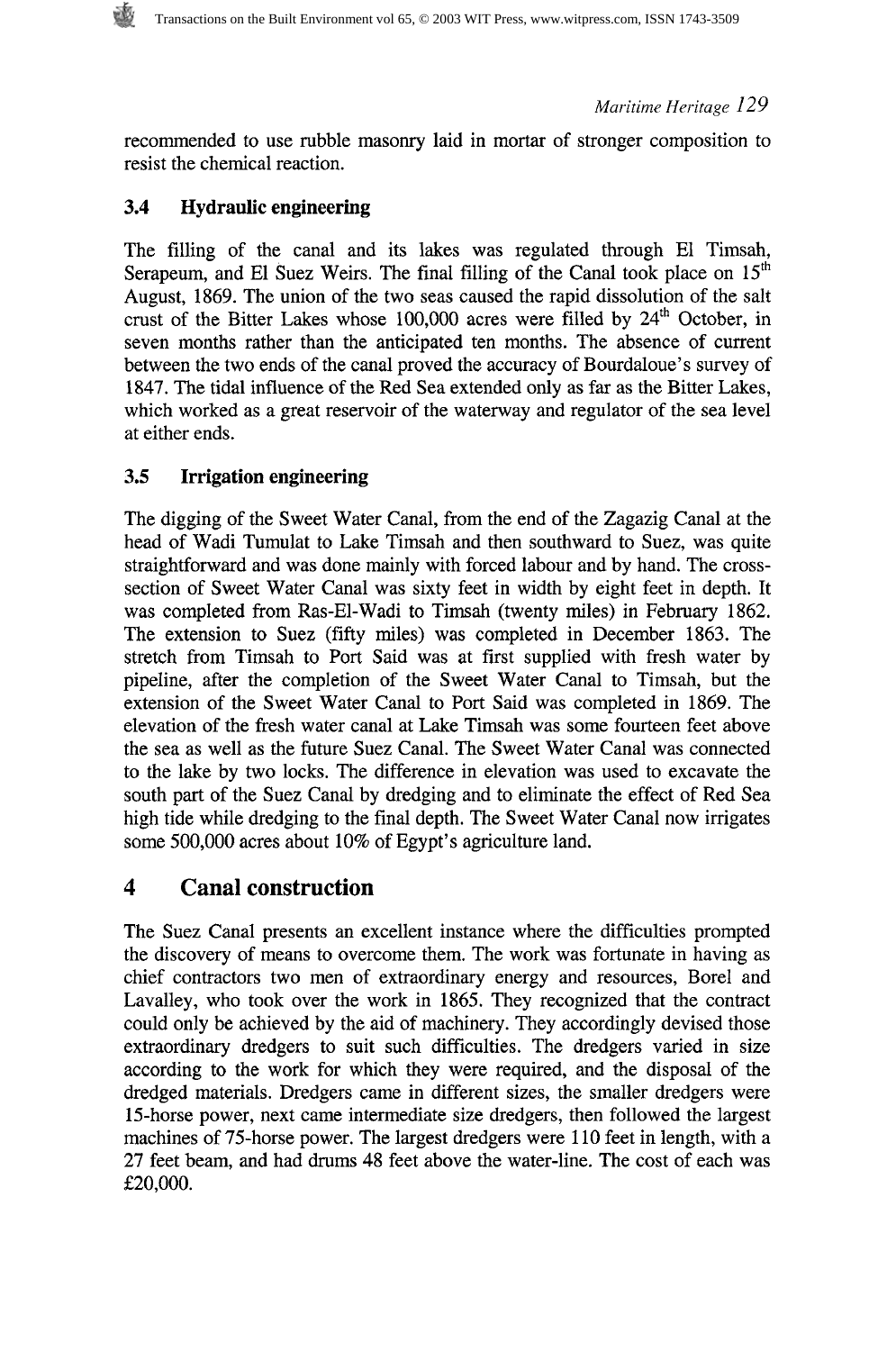The practical breadth of the canal is its breadth at the bottom. At opening, the Suez Canal cross-section breadth measured 72 feet from end to end, though for seventy-seven miles (78% of the total length) it was double the width. The smaller dimensions were adopted for the heavy cuttings, to save expense. At the opening, the Canal had been excavated mainly according to one of the following sections:

- 196 feet in width at the surface of water, 26 feet deep, and 72 feet at the  $1.$ bottom. The slopes are 2 horizontal to 1 vertical, with one or more horizontal benches of 10 feet in width, according to the depth of the cutting.
- 327 feet in width at the surface of water, with the same depth of 26 feet for width of 72 feet at the bottom. The slopes of the lower part of the excavation are also 2 horizontal to 1 vertical, but those above and below the surface of the water are 5 horizontal to 1 vertical, connected by a horizontal bench of 58 feet.
- 3. Through Lake Timsah and the Bitter Lakes, only the lower portion was required to be excavated, in consequence of the low level of the ground.

The cutting in the Serapeum plateau offered the most extraordinary difficulties, which the contractor was unable to overcome. Manual labor failed to make the enormous cuttings. An intelligent idea was to excavate using dredgers as follows: the contractors banked up the Canal at the point to which the Mediterranean Sea water had been brought, Scooped out the remainder to a certain depth by manual labor, Banked this up at the end next to the Bitter Lakes and turned the Fresh Water Canal into the excavation. Then the dredgers were brought into play, dredgers, which were originally forwarded by means of the Maritime Canal from Port Said to Ismailia. There they passed through the locks into the Fresh Water Canal, which raised them seventeen feet above the sea level. A cross-cutting was then made from the Fresh Water Canal to the line of the works on the Maritime Canal, by which the machines were floated into their respective positions at this superior elevation. When these dredgers had dredged to the required depth, the connection with the Fresh Water Canal was closed and the dam in the line of the Suez Canal removed. By this means the level of the Fresh Water Lake fell to that of the sea level. The dredgers descending at the same time continued to dredge the canal to its final prescribed depth. The final stretch of 12 miles near the Red Sea towards Suez was also dredged using fresh water through a junction with the Fresh Water Canal. In doing so, the dredgers were independent of the high tide of the Red Sea.

# **5 Opening ceremony**

Ismail, Egypt's Viceroy at the time of the Canal's construction, invited to the opening ceremony all the Moslem princes of Asia and Africa as well as all the Christian princes of Europe and America, but not the Turkish Sultan whose presence would have deprived Ismail of the opportunity to play host to his fellow monarchs. The greatest drama ever witnessed in Egypt began on 17 November at Port Said on the beach to the west of the mole and in front of the Eugenie Quay.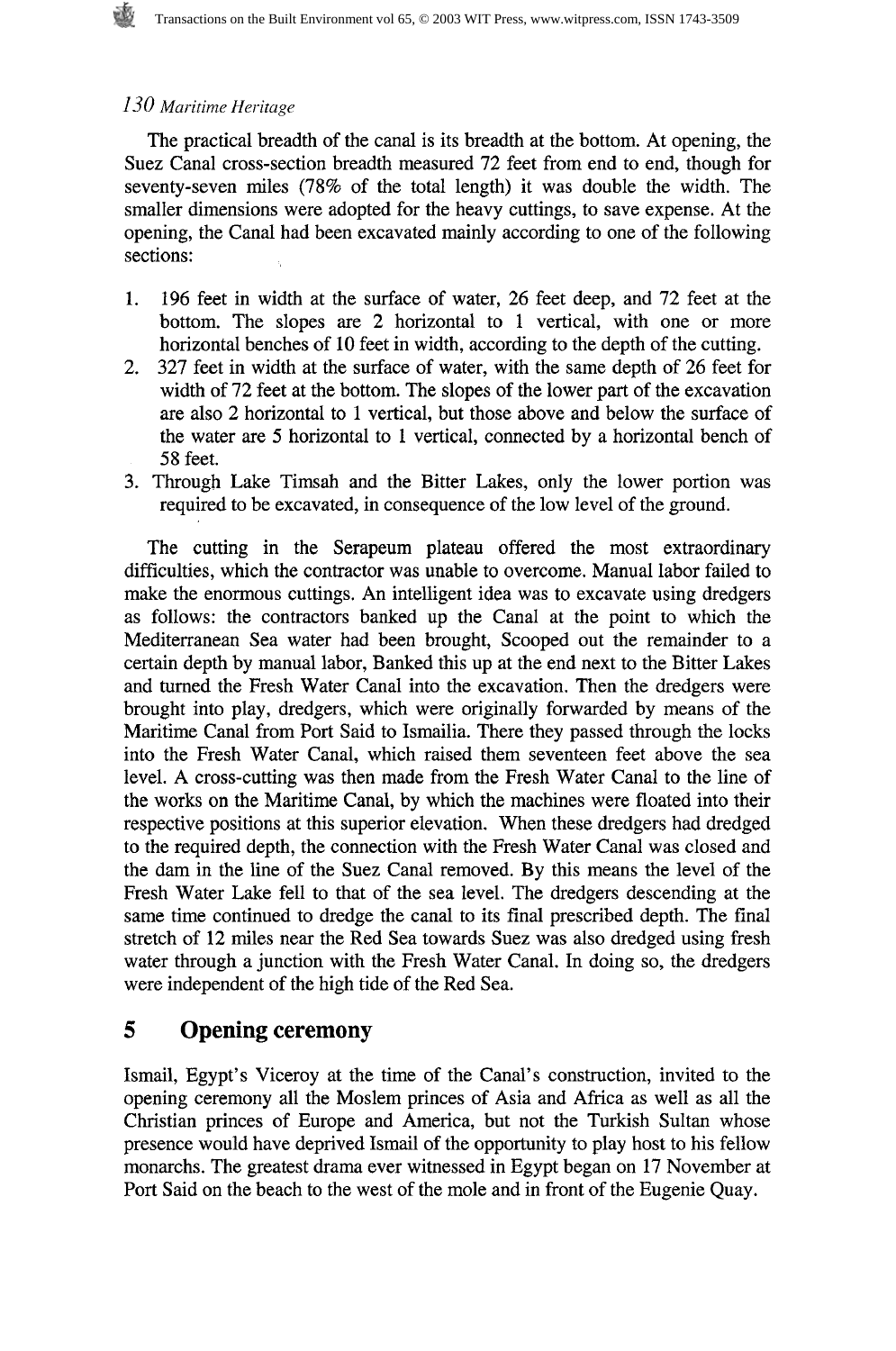The completion of the Suez Canal revived the dream of a Panama Canal and inspired many to think to imitate at Panama what De Lesseps had achieved at Suez. The Americans became eager to construct the Panama Canal. The successful completion of the Suez Canal produced a mania for cutting through Isthmuses and to provide vessels with a direct course. The success of De Lesseps thus encouraged proposals for a Cornith Canal, a Holstein Intermaritime Canal, a Bridgwater-Exeter Canal and a Manchester-Liverpool Ship Canal. Even a Calcutta-Calais Canal was proposed, in order to link India to Manchester.

# **6 The continuous project**

Although the construction of the Suez Canal project started in 1859 the expansion of the canal has never stopped. The current Canal cross-section is 15 times larger than that of the original section on opening in 1869. Many transportation and irrigation projects have been conducted to further develop the Suez Canal and the Suez Canal region. Among them are expansions of the Canal Cross-Section and bypasses, Ahmed Hamdi Tunnel, El Sheikh Zaid Syphon, El Salam Canal Syphon, El Sukhna Port, El Ferdan Bridge, Mubarak Suspended Bridge, East Port Said Port, and the proposed Port Said Tunnel.

# **Acknowledgments**

The authors would like to acknowledge the wealth of information found in the great documentary book "Le Canal de Suez" by Voisin Bey, published in 1904. Original figures have been modified slightly to restore their original quality. The authors would like to extend their sincere gratitude to Field Marshal Ahmed Fadel, Chairman of the Suez Canal Authority, for making information available to the authors. Many thanks to Mr. Mike Chimes, and Mrs. Carol Morgan, at the Institution of Civil Engineers, UK for helping in data collection related to this research project.

# **References**

Ball J., (1939), "Contributions to the Geography of Egypt", Government Press, Cairo.

Farnie D.A., (1969) "East and West of Suez; the Suez Canal in History 1854- 1956" Clarendon Press, Oxford.

Fitzgerald P., (1876) "The Great Canal at Suez: its Political, Engineering, and Financial History", Volume (1) and (2); Tinsley Brothers, London.

Hamza M., (2002) "The Construction of the Suez Canal", The  $15<sup>th</sup>$  International Conference of Soil Mechanics and Foundation Engineering, Istanbul, 27-31 August 2001.

Marlowe J., (1964), "The Making of the Suez Canal", The Cresset Press, London.

Lesseps F., L'Isthme de Suez.

Voisin Bey, (1904), "Le Canal de Suez", Volume I, thorough VI.